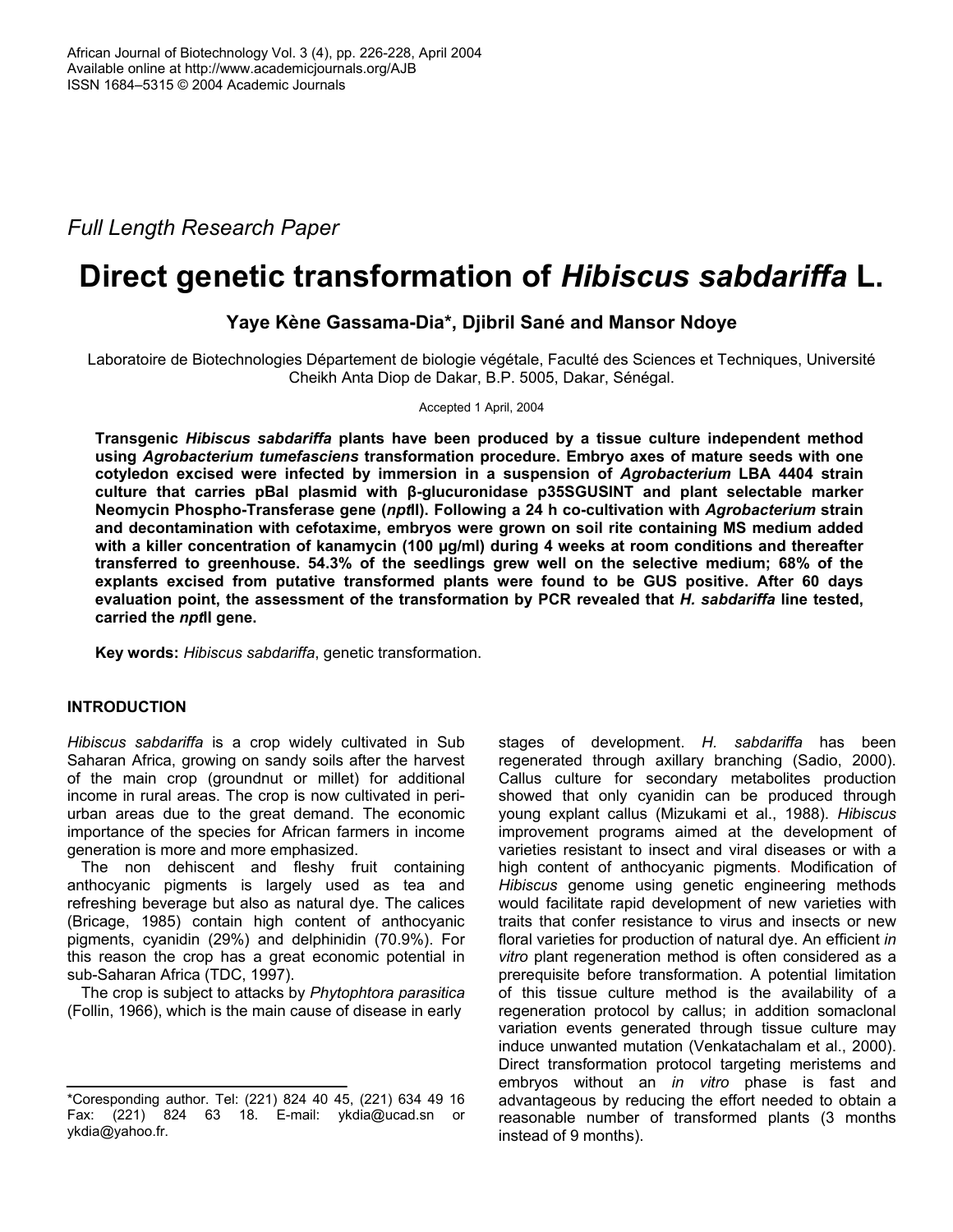We report here a rapid and efficient method for producing transgenic plants from *H. sabdariffa* embryos, which does not require *in vitro* regeneration.

#### **MATERIALS AND METHODS**

#### **Plant material**

Seeds of *H. sabdariffa* were soaked in Bavistin (0.1%) for 30 min, rinsed with distilled water, then soaked again in  $HqCl<sub>2</sub> (0.1%)$  for 6-7 min and thoroughly rinsed with sterile distilled water. After an imbibition period (8 h), the seed coat were removed, and the two cotyledons kept. The embryonic axes were also used for inoculation with *Agrobacterium* strain.

#### **Bacterial strains and vectors**

*Agrobacterium* strain LBA 4404 strain containing pBal plasmid with p35SGUSINT and plant selectable marker *npt*II was used for inoculation. 200 to 500 µl of an *Agrobacterium* culture taken from the stock were suspended in 25 µl of 2YT medium. The *Agrobacterium* culture medium was added with 50 µg/ml Kanamycin and 25 µg/ml of rifampicin and grown overnight on the shaker (150 rpm) at 28°C until the bacterial culture reach exponential phase of growth.

#### **Infection**

75-100 embryos were incubated in *Agrobacterium* culture on rotary shaker (150 rpm) for 6 h, co-cultivated for 24 h in agro-culture then blotted dry on paper filter and cultivated on autoclaved soil rite containing M-S/2 mineral elements (Murashige and Skoog, 1962) with a killer concentration of 50µg/ml kanamycin. After 25 days on selection medium containing antibiotics, green and healthy plants were transferred in pots and let grown in greenhouse with the same selection pressure. Plants were assessed by histochemical GUS test and PCR.

#### **Histochemical Assay**

*Hibiscus* explants inoculated with pBal containing GUS intron were tested. To identify GUS positive tissues from plants growing on selection medium, hypocotyls (1.5 cm) and apex were excised. The tissues were incubated overnight at 37°C in 2 ml of an aliquot from 5 mg Xgluc, 250 µl DMFO, 8.94 ml of 0.1 M phosphate buffer pH 7, 500 µl of potassium ferricyanide, 500 µl of potassium ferrocyanide (Jefferson et al., 1987). After staining, explants were soaked in 70% ethanol for bleaching and stored in methanol.

#### **PCR**

Three to four youngest and upper leaves were isolated from one month old putative transformed plant grown in greenhouse and ground in liquid nitrogen in a mortar using a pestle; genomic DNA was extracted according to a modified CTAB procedure (Saghai-Maroof et al., 1984). DNA extracted from fresh tissues was then dissolved in 20 µl of TE buffer containing RNAse. After 30 min, the DNA was completely dissolved and store at –20°C.

For PCR analysis of *npt*II gene in the transformants, 2 primers were used: 5′-GAG GCT ATT CGG CTA TGA CTG-3′ and 5′-ATC GGG AGG GGC GAT ACC GTA-3′. PCR were performed in a total volume of 25 µl. The PCR products were later analyzed on an

agarose gel (1%) dissolved in 1X TAE buffer. Bands are viewed on UV transilluminator.

### **RESULTS**

#### **Efficiency of the transformation protocol**

After 3 days of co cultivation in darkness, mature *Hibiscus* embryos isolated from germinated seedlings cocultivated with *Agrobacterium* started to germinate but on selection medium, they lacked chlorophyll, staying etiolated for one week. The transformed plants started turning green after 10 days on selection medium and developed thereafter in green healthy plants. The cultivated embryos produced plants in 25 days culture on selection medium containing 50 µg/ml of kanamycin. Only putative transformants grew well on the selective medium containing lethal dose of kanamycin. Non-transformed embryos did not germinate, becoming bleached rapidly and dying. The rate of putative transformation in *Hibiscus* was 60.46%.

#### **Expression of GUSINT**

Immunological essay was performed for *Hibiscus* inoculated with pBal containing GUS intron. The analysis of the presence and expression of *uidA gene* was done 10 days after co-cultivation on different parts of the seedlings (hypocotyls, cotyledons and apex). Hypocotyls tissues showed a dark blue color and were GUS positive. Histochemical activity was also localized both in apex and cotyledonary meristems. On 25 putative transformed plants analyzed, 17 were found GUS positive.

#### **Detection of** *npt***II gene in plant genomic DNA by PCR**

*Npt*II expression in transformed *Hibiscus* lines were tested by PCR. Analysis carried on 5 *Hibiscus* randomly selected plants, showed amplification of *npt*II gene on 3 lines (Figure 1). The plants grew very well and set flowers and fruits.



**Figure 1.** *H. sabdariffa* PCR showing 3 lines with *npt*II positive bands out of 5 lines tested.